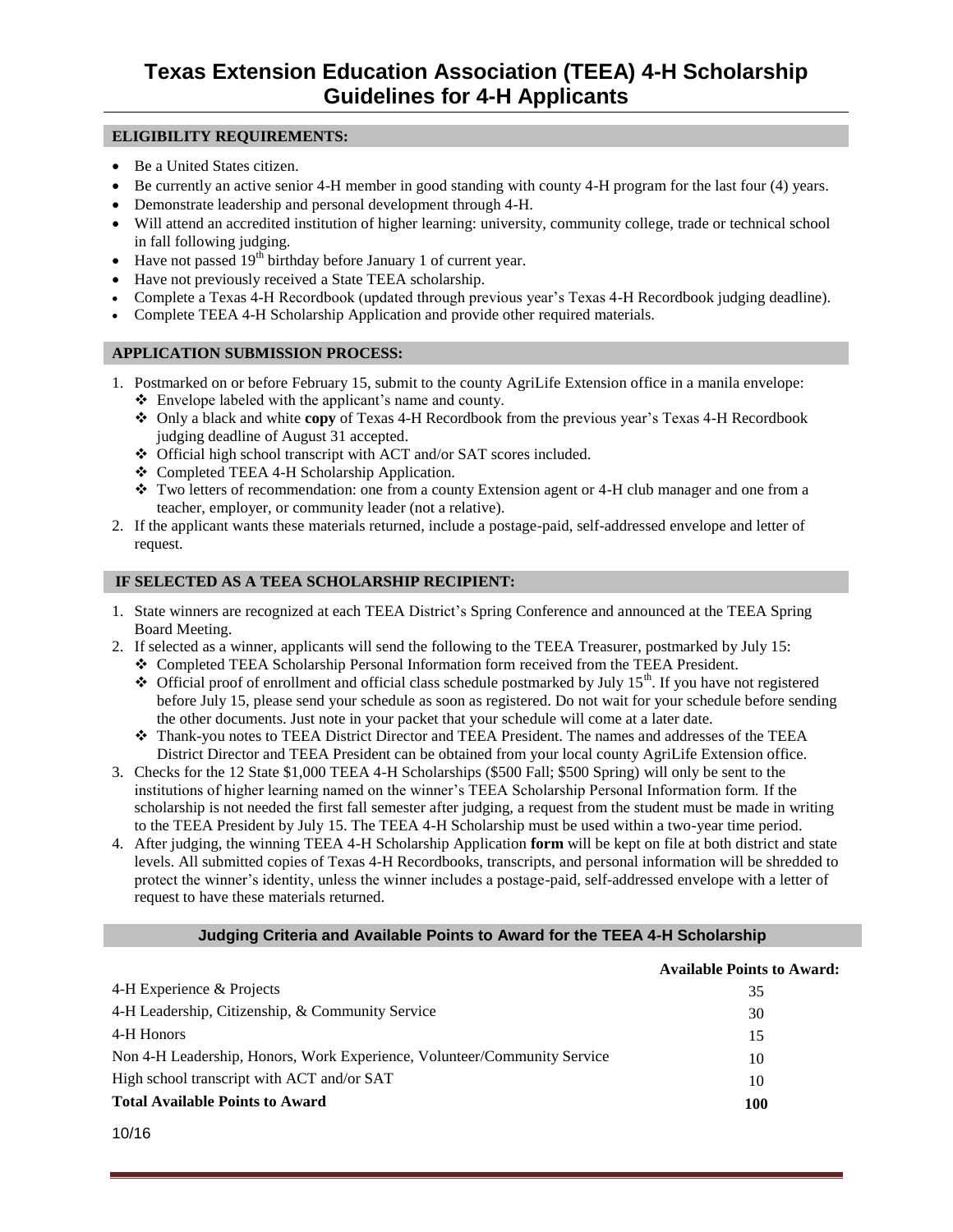# **Texas Extension Education Association (TEEA) 4-H Scholarship Application**

| Name:                                |                                                            |                       |           |
|--------------------------------------|------------------------------------------------------------|-----------------------|-----------|
|                                      | First                                                      | Middle                | Last      |
| <b>Address:</b>                      |                                                            |                       |           |
| City/State/Zip:                      | City                                                       | State                 | Zip       |
|                                      |                                                            |                       |           |
| <b>Phone Number:</b>                 |                                                            | <b>Email Address:</b> |           |
| 4-H County:                          | <u> 1989 - Johann Barn, amerikansk politiker (d. 1989)</u> |                       | District: |
| Date of Birth:                       |                                                            |                       | Age:      |
|                                      | Name of High School Graduating from:                       |                       |           |
|                                      | <b>College/University/School Attending:</b>                |                       |           |
| <b>Major/Course of Study Chosen:</b> |                                                            |                       |           |
| <b>Your Preferred Career Choice:</b> |                                                            |                       |           |
|                                      | Name of Primary 4-H Club You Are a Member of:              |                       |           |
| <b>Number of Years in 4-H:</b>       |                                                            |                       |           |
|                                      | <b>Total Number of 4-H Members in Your 4-H Club:</b>       |                       |           |

I certify that the information contained herein is correct and truthfully reflects my personal, 4-H, and academic background and records and that I am a U.S. Citizen. I agree that if any information contained herein is found to be falsified in any way, my application will automatically become null and void.

I hereby authorize any person, firm, or entity to release to the Texas Extension Education Association, or their authorized representatives, information concerning the subject matter of the statements I have made in this application, including, but not limited to, information concerning my academic record, activities, honors and awards, citizenship or residency, and financial situation. A copy of this authorization is agreed by the undersigned to have the same effect and force as an original. Any person, firm, or entity releasing matters pursuant to this authorization is hereby absolved from any liability.

Signature of Applicant Date

Signature of Parent/Guardian Date

Signature of County Extension Agent Date

9/10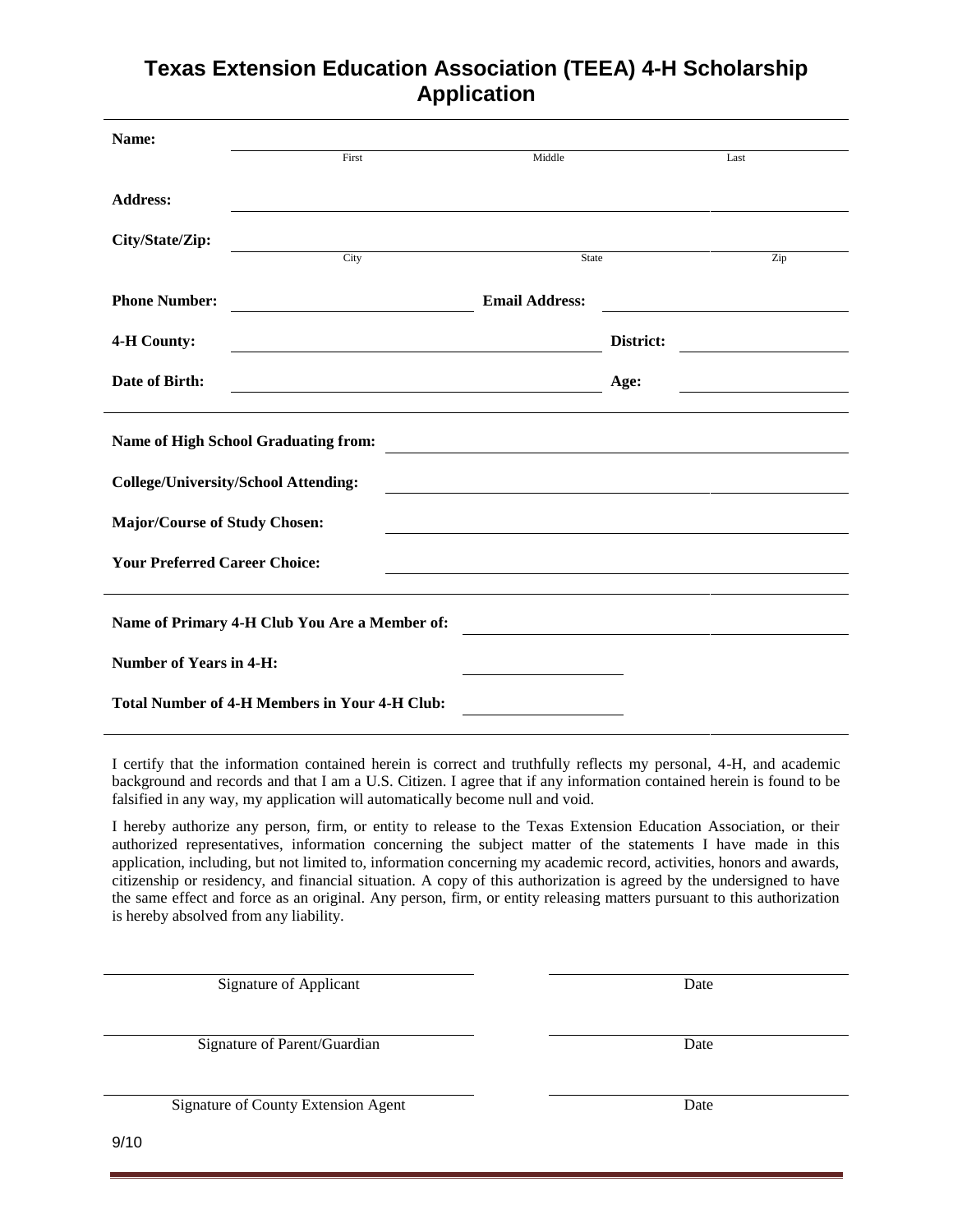# **Information Only for TEEA County Chair and TEEA District Director TEEA 4-H Scholarship Judging**

### **SUGGESTED JUDGING PROCESS:**

- 1. The AgriLife Extension office receives copy of the completed application, transcript, recommendation letters, and Texas 4-H Recordbook by February 15<sup>th</sup>. Applications from qualifying 4-H'ers in every county in the District are eligible, regardless of there being a TEEA or not in the county.
- 2. The Extension agent works with the County TEEA Chair to establish an impartial selection committee familiar with 4-H work and Texas 4-H Recordbook judging to select a county winner.
- 3. If multiple Recordbooks are submitted in a county with no TEEA clubs, the Extension agent works within that county or neighboring county to establish an impartial selection committee familiar with 4-H work and Texas 4-H Recordbook judging to select a county winner.
- 4. The winning county TEEA 4-H Scholarship Application packet and Texas 4-H Recordbook are forwarded to the District TEEA Director by March 1st.
- 5. The TEEA District Director will appoint an impartial selection committee familiar with 4-H work and Texas 4-H Recordbook judging comprised of TEEA members and/or county AgriLife Extension agents. This committee will review applications based on judging criteria to select the district scholarship recipients. The judging may be done by another district.
- 6. District TEEA Directors send a copy of the winner's personal information page **from the Texas 4-H Recordbook** and a copy of the TEEA 4-H Scholarship Application to the State TEEA President and State TEEA Treasurer.
- 7. State winners are announced at each district's TEEA Spring Conference.
- 8. The applicant's Texas 4-H Recordbook will be judged as a Texas 4-H Recordbook as if for competition.

## **ELIGIBILITY REQUIREMENTS:**

- \_\_\_ A United States citizen.
- \_\_\_ Currently an active senior 4-H member in good standing with county 4-H program for the last four (4) years.
- Demonstrates leadership and personal development through 4-H.
- Will attend an accredited institution of higher learning: university, community college, trade or technical school in fall following judging.
- Have not passed  $19<sup>th</sup>$  birthday before January 1 of current year.
- Have not previously received a State TEEA scholarship.
- \_\_\_ Completed a Texas 4-H Recordbook (updated through previous year's Texas 4-H Recordbook judging deadline).
- Completed TEEA 4-H Scholarship Application form and the following required materials:
	- \_\_\_ black and white copy of Texas 4-H Recordbook (updated through previous year's Texas 4-H Recordbook judging deadline of August 31).
	- \_\_\_ copy of official high school transcript with ACT and/or SAT scores
	- two letters of recommendation one from a county Extension agent or 4-H club manager and one from a teacher, employer, or community leader (not a relative).
- \_\_\_ Complete application packet to the county Extension office on or before February 15.

| <b>Example of TEEA 4-H Scholarship Score Card</b>                           |                                  |                          |                       |  |  |
|-----------------------------------------------------------------------------|----------------------------------|--------------------------|-----------------------|--|--|
| <b>Judging Criteria</b>                                                     | <b>Possible</b><br><b>Points</b> | <b>Points</b><br>Awarded | <b>Notes/Comments</b> |  |  |
| 4-H Experience & Projects                                                   | 35                               |                          |                       |  |  |
| 4-H Leadership, Citizenship, & Community Service                            | 30                               |                          |                       |  |  |
| 4-H Honors                                                                  | 15                               |                          |                       |  |  |
| Non 4-H Leadership, Honors, Work Experience,<br>Volunteer/Community Service | 10                               |                          |                       |  |  |
| High School Transcript with ACT and/or SAT scores                           | 10                               |                          |                       |  |  |
| <b>Points Awarded</b>                                                       | 100                              |                          |                       |  |  |

10/16